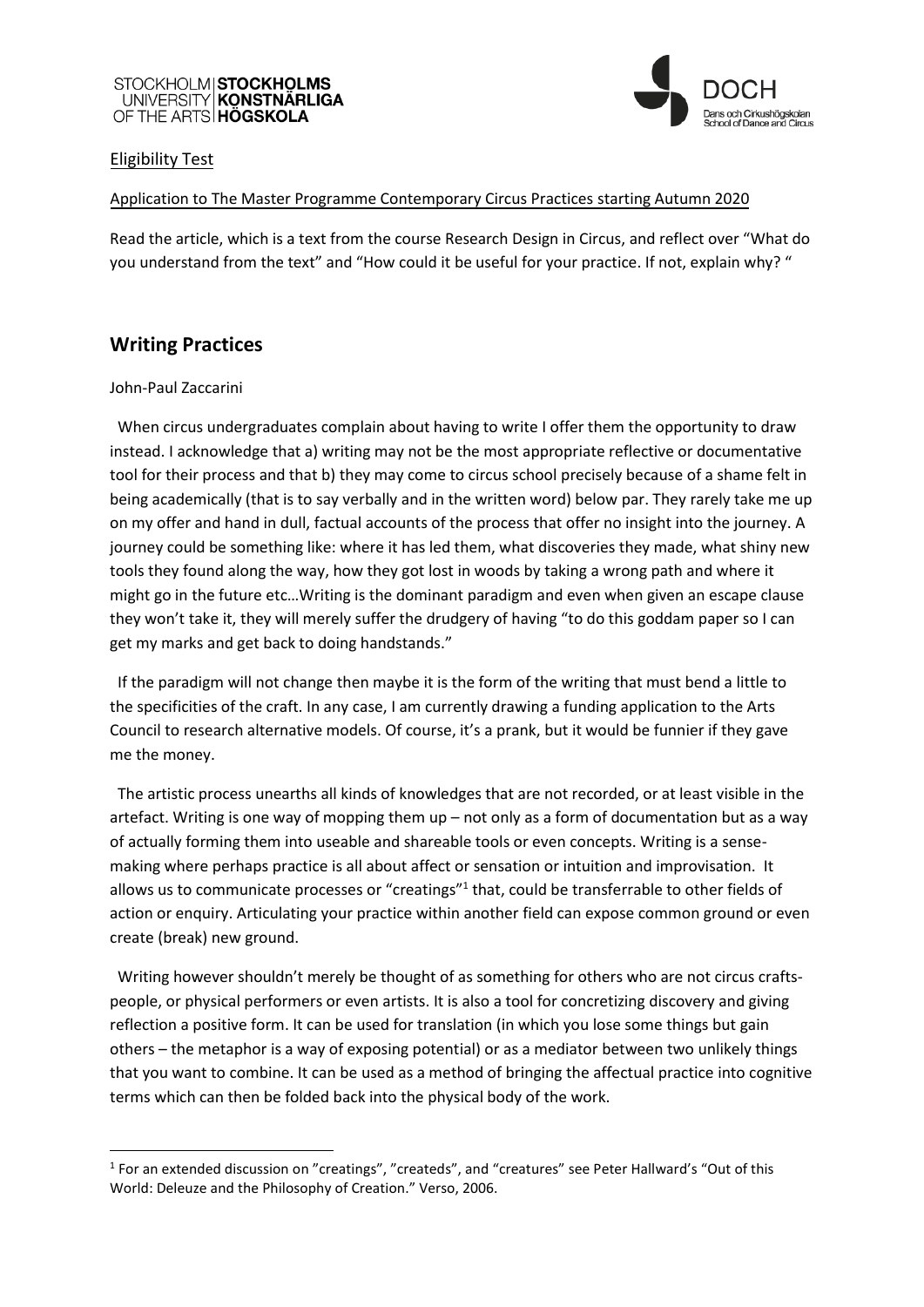# STOCKHOLM|**STOCKHOLMS**<br>UNIVERSITY|**KONSTNÄRLIGA** OF THE ARTS **HÖGSKOLA**



 Writing can also form part of the body of the work. It need not be merely a supplement, appendix or footnote but can be an artistic artefact in its own right.

 In your choice of writing style you are also choosing an epistemological position from which to speak about your work. You may, however, need to throw a few styles together to get the flavour or tone appropriate for your work. Perhaps theory in the academic style is not enough. Perhaps memoir needs to sit alongside it. Or fiction. Or pictures.

 Below is a short list, by no means complete, of suggestions. Play with them and see what each one does to your way of writing about your project, for your project, within your project. Throw them together and see what hybrids occur.

Memoir – this differs from autobiography, which details a chronology of the writer's entire life, in that it focusses on one aspect – either a period of time, or a specific theme – circus for example.We will discuss in a later module the differences with genealogy. Since we never speak from an abstracted position this may help ground theorizing in a specific context/life-world.

Fiction – whether true or not, fiction creates a world, in the same way that circus does. Circus omits some things and focusses on others in order to define its world. Science Fiction and Fantasy can also be speculative philosophy – Utopic or Dystopic scenarios can be political or social critique.

Theory – a rigorously referenced text citing previous thinkers and their ideas in connection with your questions and propositions.

Creative non-fiction – playfully factual, playing with the facts, working with the facts. Sticking to the facts is (supposed to be) journalism or reportage.

 If you want examples of these, or texts about these forms, that are relevant to your project, then just ask me.

Could we go further? How about these?

 Graphic – Nick Sousanis recently produced his doctoral dissertation as a graphic novel: <http://spinweaveandcut.com/wp-content/uploads/2015/03/Sousanis-Unflattening-Excerpt.pdf>

 Manifesto – From the short and concise poetics of Yvonne Rainer's "No" Manifesto, to the sweeping, turbulent poetics of "The Communist Manifesto", to diatribe of Valerie Solanas' "SCUM Manifesto". There is power in the statement, if we are clear on whether it is polemic, based on intuition or faith etc…Some polemics can be highly rigorous theoretical constructs, others are passionately personal propositions based only on opinion.

 Dialogue – have a conversation with a respondent – circus, the environment etc… – or give yourself a self-interview.

Some questions about where writing sits with your circus practice:

Is it a parallel practice?